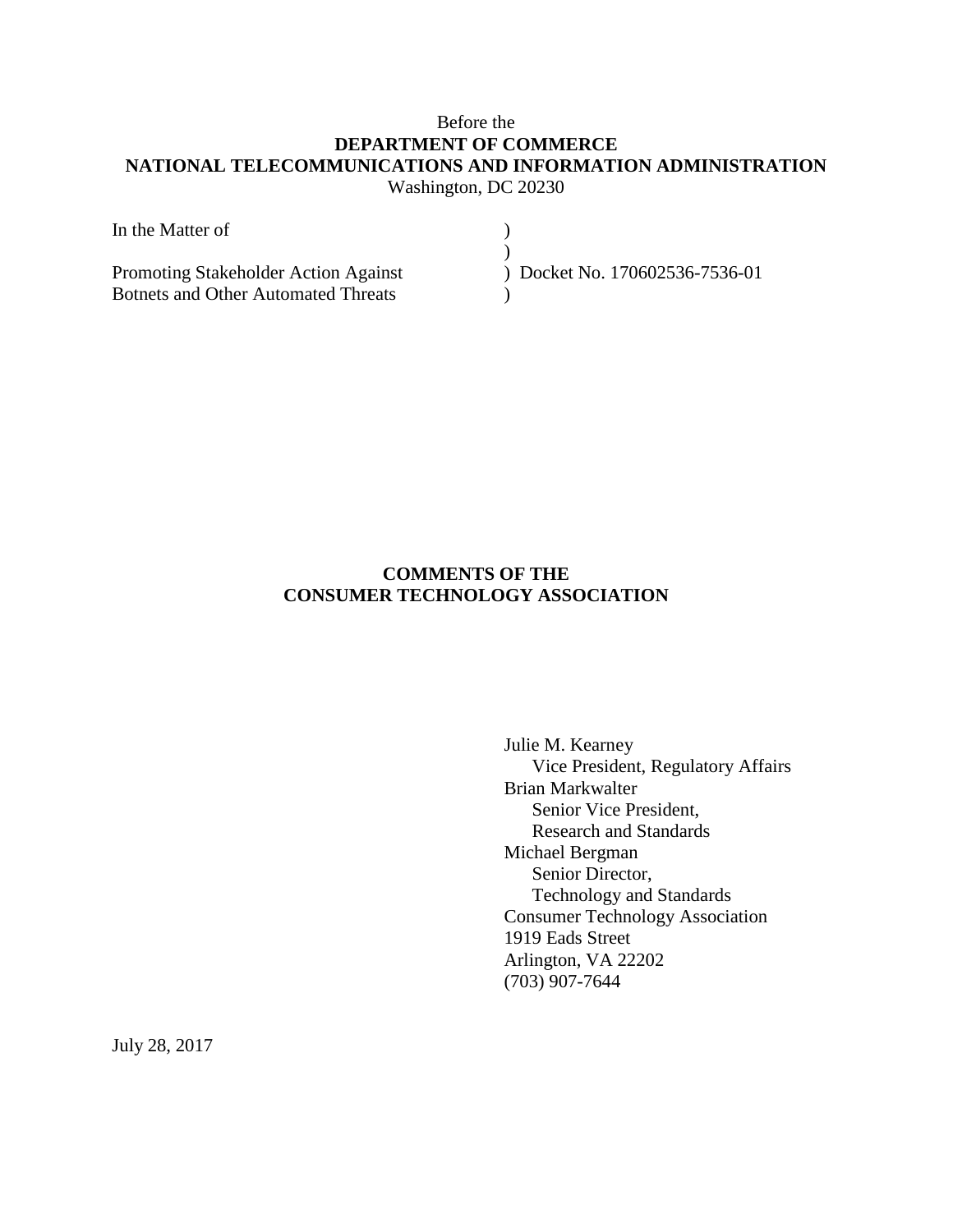# **TABLE OF CONTENTS**

| I.  |           |                                                                                                                                                                                                                                                                                                                                                                                                                                                                                                    |  |
|-----|-----------|----------------------------------------------------------------------------------------------------------------------------------------------------------------------------------------------------------------------------------------------------------------------------------------------------------------------------------------------------------------------------------------------------------------------------------------------------------------------------------------------------|--|
| II. |           |                                                                                                                                                                                                                                                                                                                                                                                                                                                                                                    |  |
|     | A.        | Question 1: What works. What approaches (e.g., laws, policies, standards, best<br>practices, technologies) work well for dealing with automated and distributed<br>threats today? What mechanisms for cooperation with other organizations, either                                                                                                                                                                                                                                                 |  |
|     | <b>B.</b> | Question 2: Gaps. What are the gaps in the existing approaches to dealing with<br>automated and distributed threats? What no longer works? What are the<br>impediments to closing those gaps? What are the obstacles to collaboration                                                                                                                                                                                                                                                              |  |
|     | C.        | Question 3: Addressing the problem. What laws, policies, standards, practices,<br>technologies, and other investments will have a tangible impact on reducing risks<br>and harms of botnets? What tangible steps to reduce risks and harms of botnets<br>can be taken in the near term? What emerging or long term approaches may be<br>promising with more attention, research, and investment? What are the public<br>policy implications of the various approaches? How might these be managed, |  |
|     | D.        | Question 4: Governance and collaboration. What stakeholders should be<br>involved in developing and executing policies, standards, best practices, and<br>technologies? What roles should they play? How can stakeholders collaborate<br>across roles and sectors, and what should this collaboration look like, in practical                                                                                                                                                                      |  |
|     | Ε.        | Question 5: Policy and the role of government. What specific roles should the<br>Federal government play? What incentives or other policies can drive change? 13                                                                                                                                                                                                                                                                                                                                   |  |
|     | F.        | Question 6: International. How does the inherently global nature of the internet<br>and the digital supply chain affect how we should approach this problem? How<br>can solutions explicitly address the international aspects of this issue? 16                                                                                                                                                                                                                                                   |  |
|     | G.        | Question 7: End users. What can be done to educate and empower users and                                                                                                                                                                                                                                                                                                                                                                                                                           |  |
| Ш.  |           | CONCLUSION: SHARED RESPONSIBILITY AND NEXT STEPS 17                                                                                                                                                                                                                                                                                                                                                                                                                                                |  |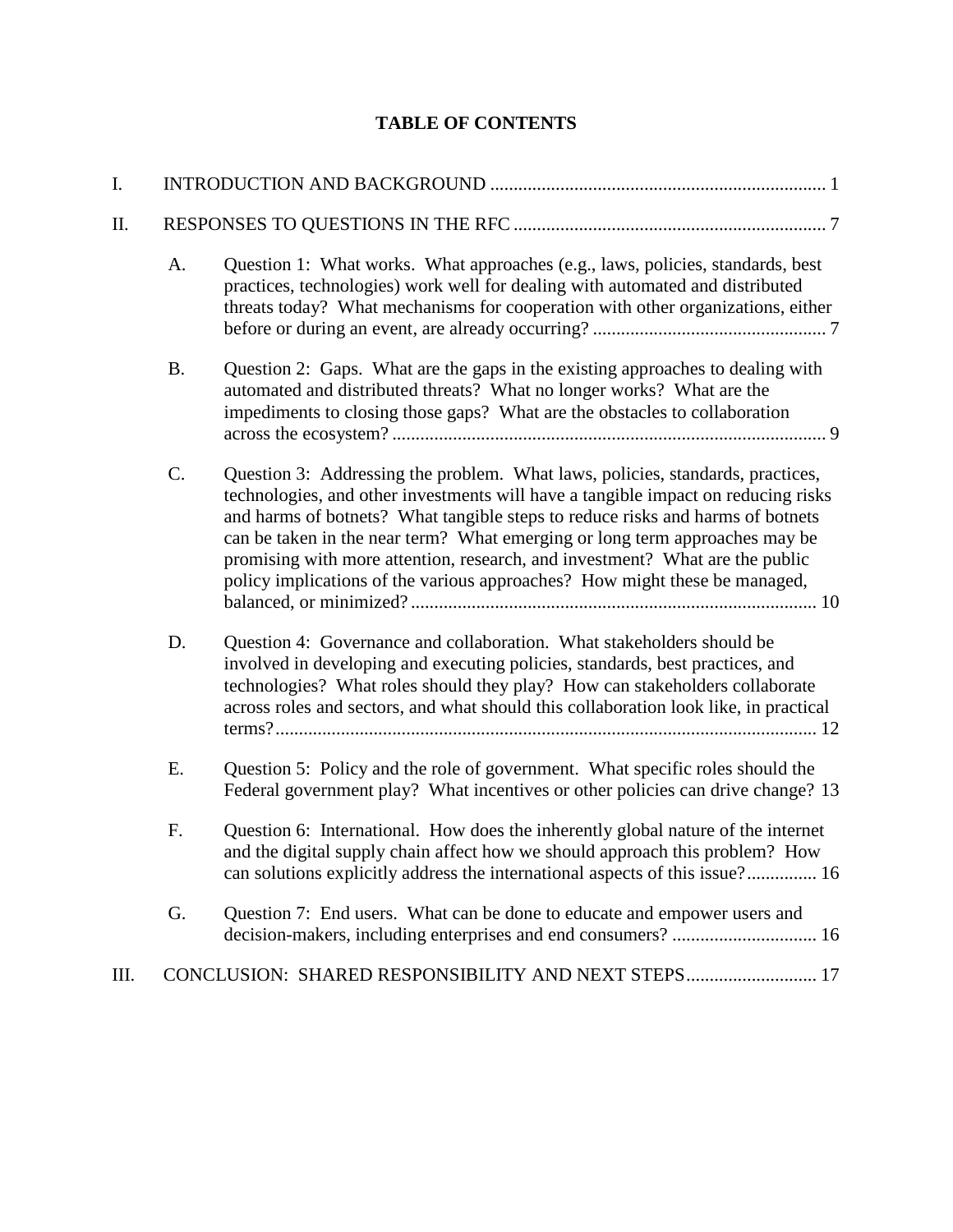## Before the **DEPARTMENT OF COMMERCE NATIONAL TELECOMMUNICATIONS AND INFORMATION ADMINISTRATION** Washington, DC 20230

| In the Matter of                           |                              |
|--------------------------------------------|------------------------------|
|                                            |                              |
| Promoting Stakeholder Action Against       | Docket No. 170602536-7536-01 |
| <b>Botnets and Other Automated Threats</b> |                              |

#### **COMMENTS OF THE CONSUMER TECHNOLOGY ASSOCIATION**

The Consumer Technology Association ("CTA")<sup>[1](#page-2-1)</sup> is pleased to respond to the National Telecommunications and Information Administration's ("NTIA") Request for Comment ("RFC") on actions that can be taken to address automated and distributed threats to the digital ecosystem, such as botnets.<sup>[2](#page-2-2)</sup>

## <span id="page-2-0"></span>**I. INTRODUCTION AND BACKGROUND**

As NTIA considers the issues raised here in connection with the Administration's

Executive Order 13800, "Strengthening the Cybersecurity of Federal Networks and Critical Infrastructure," it should keep in mind that in addressing cybersecurity threats that pose grave risks to our nation, we must aim to seize the unparalleled opportunity the U.S. government and other U.S. stakeholders in the internet and communications ecosystem have to reap the tremendous benefits that the Internet of Things ("IoT") can provide. It is possible – and desirable – for policymakers to protect American citizens through fostering innovative

<span id="page-2-1"></span><sup>&</sup>lt;sup>1</sup> The Consumer Technology Association ("CTA")<sup>TM</sup> is the trade association representing the \$321 billion U.S. consumer technology industry, which supports more than 15 million U.S. jobs. More than 2,200 companies – 80 percent are small businesses and startups; others are among the world's best known brands – enjoy the benefits of CTA membership including policy advocacy, market research, technical education, industry promotion, standards development and the fostering of business and strategic relationships. CTA also owns and produces  $CES^*$  – the world's gathering place for all who thrive on the business of consumer technologies. Profits from CES are reinvested into CTA's industry services.

<span id="page-2-2"></span><sup>2</sup> Department of Commerce, National Telecommunications and Information Administration, *Promoting Stakeholder Action Against Botnets and Other Automated Threats*, Request for Comments, 82 Fed. Reg. 27,042 (June 13, 2017) ("RFC").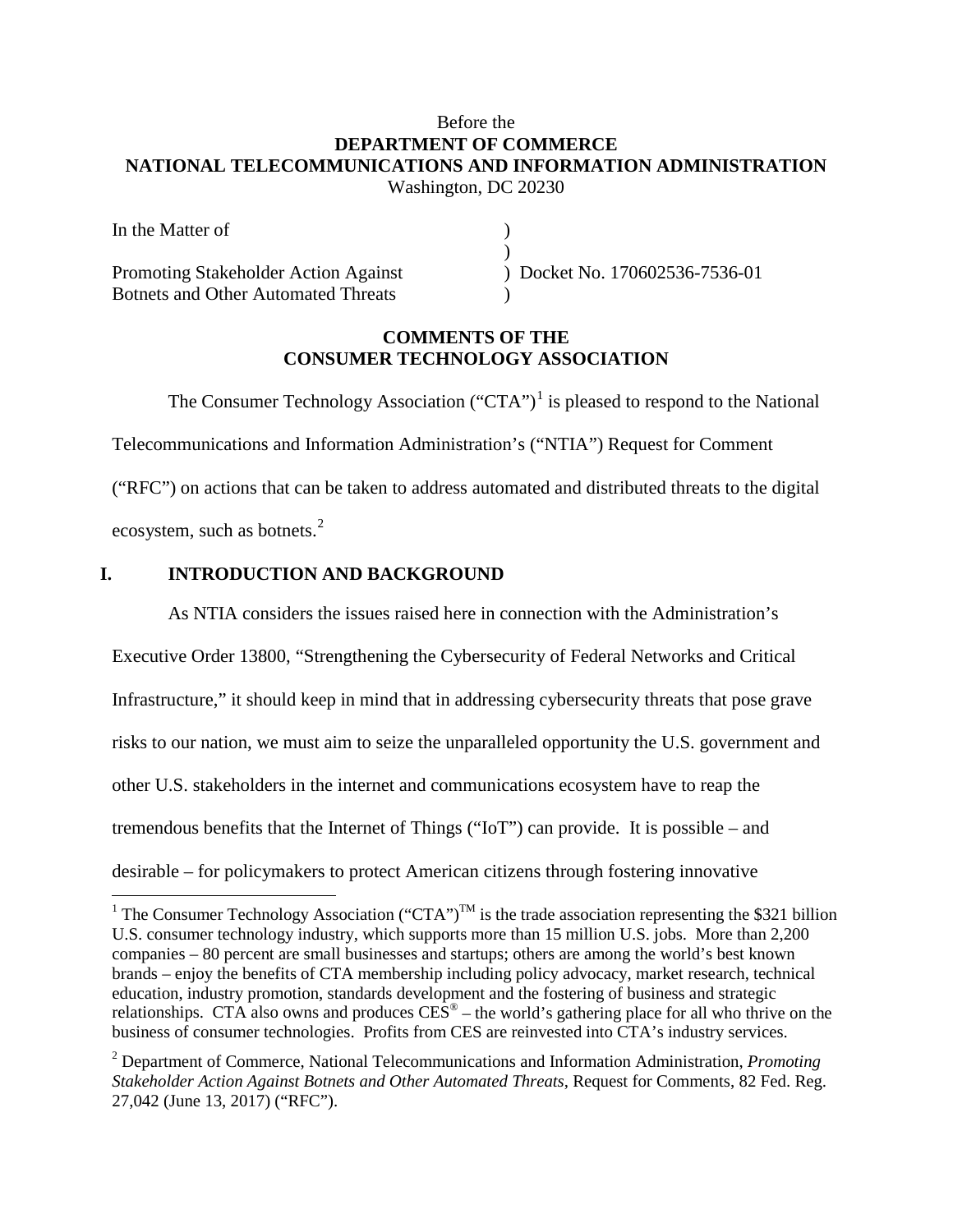developments that bolster the U.S. economy and cement continued U.S. global leadership in technology and cybersecurity.

As the RFC notes, while the "open and distributed nature of the digital ecosystem has led to unprecedented growth and innovation in the digital economy" – led by CTA member companies – this growth and innovation have "been accompanied by risks that threaten to undermine that very ecosystem."<sup>[3](#page-3-0)</sup> The significant increase in the market for smart, connected devices, combined with high-profile data breaches and cybersecurity incidents, has thrust the technology industry into a national conversation about the privacy and security of its products. As the RFC explains and CTA members fully recognize, "With connected devices/IoT, there is an urgent need for coordination and collaboration across a diverse set of ecosystem stakeholders."<sup>[4](#page-3-1)</sup> Indeed, cyber threats are very real, and all stakeholders must address them seriously and substantively – most effectively by developing and launching dynamic and innovative solutions informed by intelligent cybersecurity standards and best practices.

CTA works with its members to manage this complex environment using a comprehensive strategy of member education, outreach to regulators, thoughtful responses to legislative initiatives, and promotion of effective industry self-regulatory frameworks and standards. For example, in addition to participating in NIST's recent proceeding on proposed revisions to its Cybersecurity Framework,<sup>[5](#page-3-2)</sup> CTA has provided technical security guidance for a number of audiences, including a technical report (CTA TR-12) titled *Securing Connected* 

<span id="page-3-0"></span><sup>&</sup>lt;sup>3</sup> RFC at 27,042.

<span id="page-3-1"></span> $^{4}$  *Id.* 

<span id="page-3-2"></span> $5$  Comments of the Consumer Technology Association (filed Apr. 4, 2017), [https://www.nist.gov/sites/default/files/documents/2017/04/19/2017-04-10\\_-\\_cta.pdf;](https://www.nist.gov/sites/default/files/documents/2017/04/19/2017-04-10_-_cta.pdf) *see also* Department of Commerce, National Institute for Standards and Technology, *Proposed Update to the Framework for Improving Critical Infrastructure Cybersecurity*, Request for Comments, 82 Fed. Reg. 8408 (Jan. 25, 2017).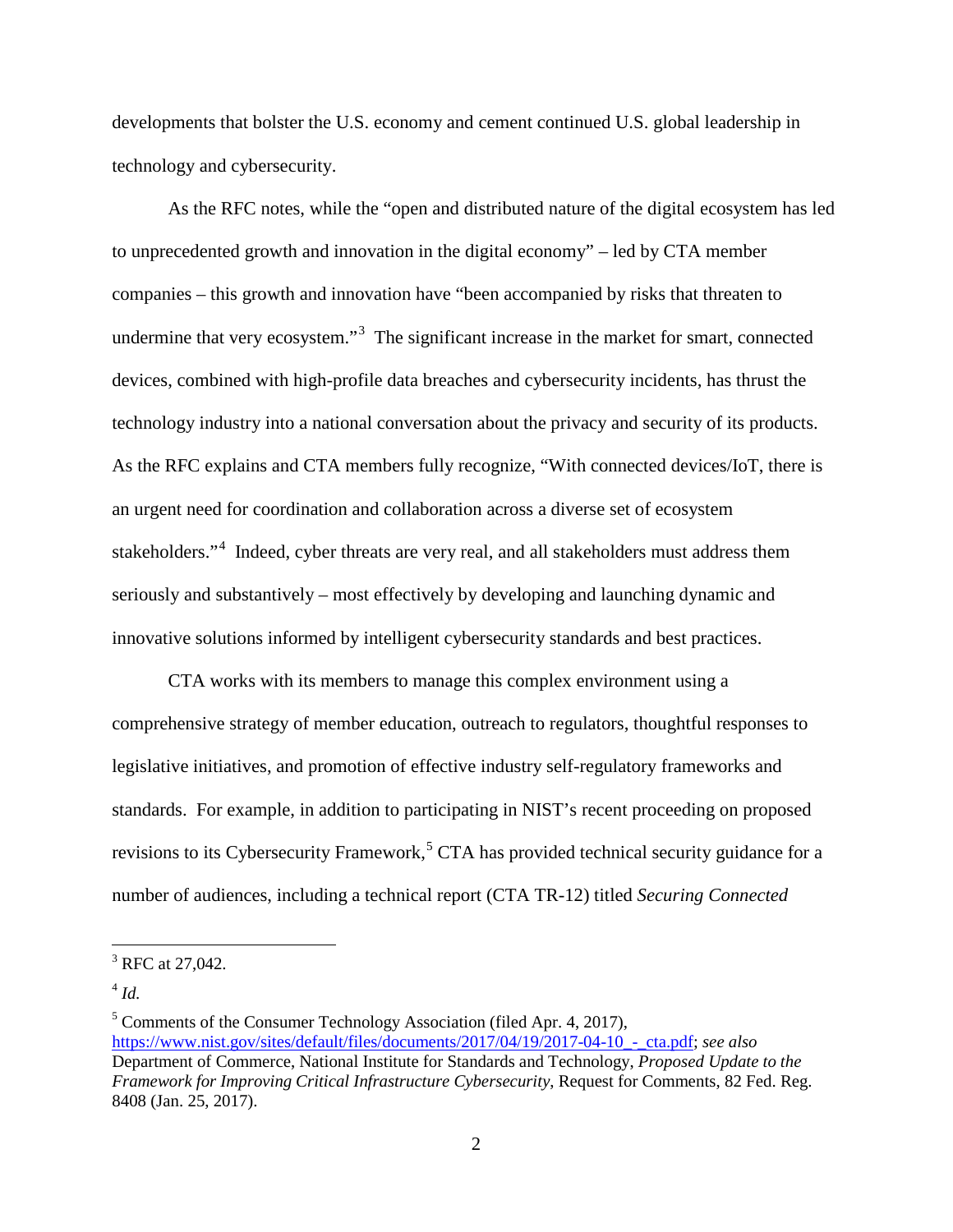*Devices for Consumers in the Home*, [6](#page-4-0) security best practices and an online checklist for connected home dealers and professionals, $<sup>7</sup>$  $<sup>7</sup>$  $<sup>7</sup>$  and has issued public service announcements in</sup> radio markets reaching 2.2 million people. Some CTA members are also members of industry groups that have developed cybersecurity resources for consumers and best practices for home security,<sup>[8](#page-4-2)</sup> and some have collaborated with NIST on programs like its Cyber-Physical Systems Program and Cybersecurity for IoT Program.<sup>[9](#page-4-3)</sup>

CTA welcomes this new opportunity to work with NTIA and the Department of Commerce ("the Department") to improve the resilience of the internet and communications ecosystem and encourage collaboration among stakeholders to that end. The government has an important role to play as a nimble convener and educator, rather than a static regulator. The RFC aptly notes that because "poorly considered action would likely create significant unnecessary costs and unintended consequences," the preference is for "substantial, carefully considered

<span id="page-4-1"></span> $\sqrt{7}$  CTA, Welcome to the Connected Home Security Checklist Tool, [https://www.cta.tech/Membership/Divisions-Councils/TechHome-Division/Device-Security-](https://www.cta.tech/Membership/Divisions-Councils/TechHome-Division/Device-Security-Checklist.aspx)[Checklist.aspx;](https://www.cta.tech/Membership/Divisions-Councils/TechHome-Division/Device-Security-Checklist.aspx) TechHome (a Division of Consumer Technology Association), Recommended Best Practices for Securing Home Systems (Dec. 2015),

<span id="page-4-0"></span><sup>&</sup>lt;sup>6</sup> CTA Technical Report: Securing Connected Devices for Consumers in the Home, CTA-TR-12 (Nov. 2015), [https://standards.cta.tech/kwspub/published\\_docs/CTA-TR-12-Final.pdf.](https://standards.cta.tech/kwspub/published_docs/CTA-TR-12-Final.pdf)

[https://www.cta.tech/cta/media/Membership/PDFs/Recommended-Best-Practices-for-Securing-Home-](https://www.cta.tech/cta/media/Membership/PDFs/Recommended-Best-Practices-for-Securing-Home-Systems-v16.pdf)[Systems-v16.pdf.](https://www.cta.tech/cta/media/Membership/PDFs/Recommended-Best-Practices-for-Securing-Home-Systems-v16.pdf)

<span id="page-4-2"></span><sup>8</sup> Consumer Technology Association, *Internet of Things: A Framework for the Next Administration*, at 8 n.100 (Nov. 2016), [http://www.cta.tech/cta/media/policyImages/policyPDFs/CTA-Internet-of-Things-A-](http://www.cta.tech/cta/media/policyImages/policyPDFs/CTA-Internet-of-Things-A-Framework-for-the-Next-Administration.pdf)[Framework-for-the-Next-Administration.pdf](http://www.cta.tech/cta/media/policyImages/policyPDFs/CTA-Internet-of-Things-A-Framework-for-the-Next-Administration.pdf) (noting resources developed by the National Cyber Security Alliance and the WiFi Alliance, both of which share some members with CTA).

<span id="page-4-3"></span><sup>9</sup> CTA regularly engages regulators on these issues. *See, e.g.*, Comments of the Consumer Technology Association, *Connected Cars Workshop*, Project No. P275403 (FTC filed Apr. 28, 2017); Comments of the Consumer Technology Association, *The Benefits, Challenges, and Potential Roles for the Government in Fostering the Advancement of the Internet of Things*, Docket No. 170105023-7023-01 (filed Mar. 13, 2017); Comments of the Consumer Technology Association f/k/a the Consumer Electronics Association, *The Benefits, Challenges, and Potential Roles for the Government in Fostering the Advancement of the Internet of Things*, Docket No. 1603311306-6306-01 (filed June 2, 2016).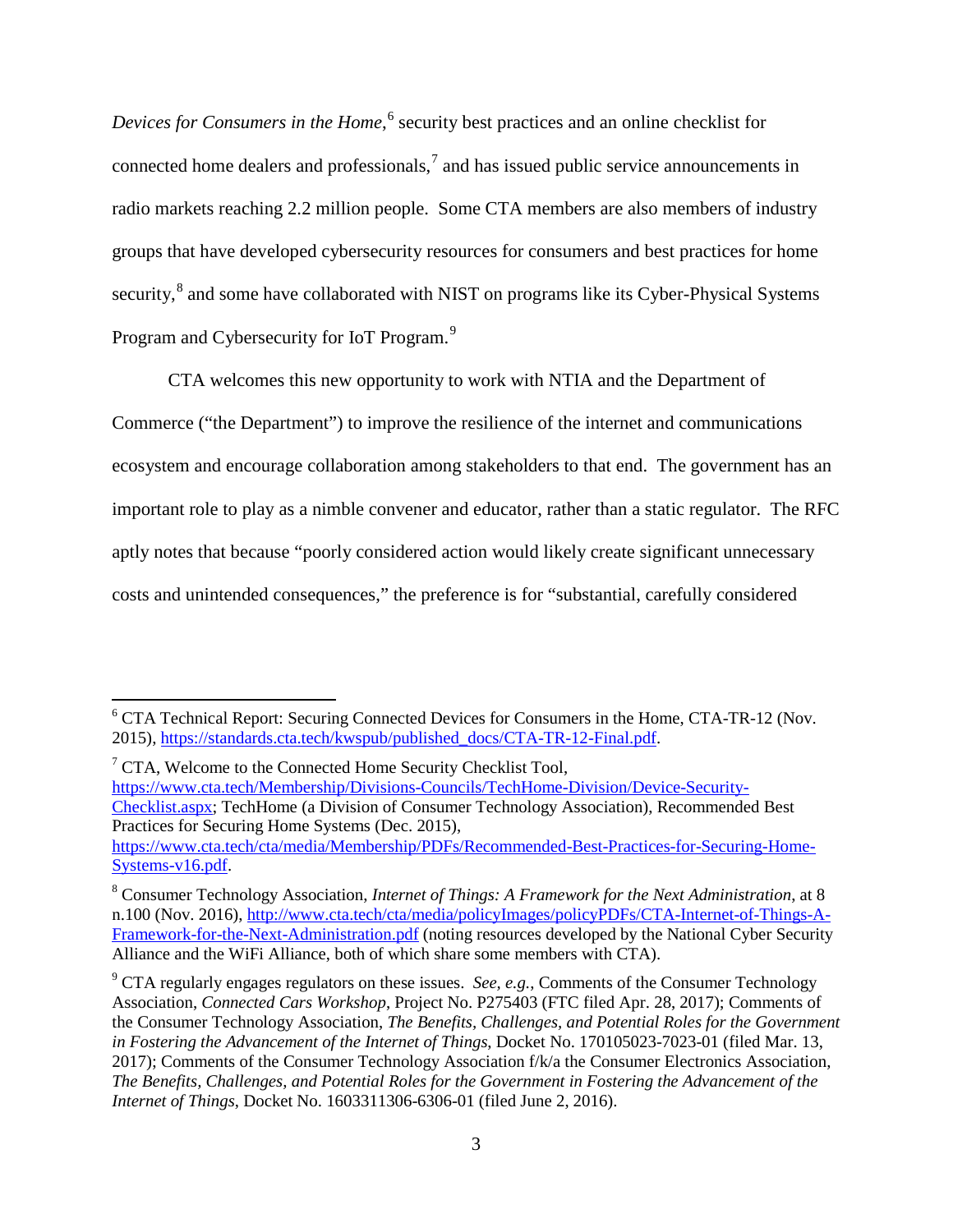action," and that the government's approach "is most likely to be effective and efficient if built on engagement from all stakeholders across the ecosystem."[10](#page-5-0) 

By emphasizing a preference for industry-led processes, the RFC reflects the sensible approach embraced by the administration as a whole. CTA applauds NTIA for undertaking this initiative in a well-coordinated series of industry-led processes that collectively can serve as a model for future cybersecurity policymaking in the months and years to come. In addition to this RFC, the two other primary workstreams of this initiative both call on the expertise of private sector stakeholders: the July 11-12 workshop on Enhancing Resilience of the Internet and Communications Ecosystem hosted at NIST's National Cybersecurity Center of Excellence ("NCCoE"), and the Department of Homeland Security's ("DHS") directive tasking the National Security Telecommunications Advisory Committee ("NSTAC") with the delivery of a report on technical and operational solutions to the botnet challenge.

Industry is already on the front lines of the nation's defense against malicious cyber actors. Chip makers are offering secured system-on-a-chip components for IoT devices,  $^{11}$  $^{11}$  $^{11}$ platform services are offered to provide end-to-end security and management of IoT devices, <sup>[12](#page-5-2)</sup>

<span id="page-5-1"></span> $11$  ARM's TrustZone standard is widely used by ARM licensees to provide security-hardened solutions [\(http://www.arm.com/products/processors/technologies/trustzone/index.php\)](http://www.arm.com/products/processors/technologies/trustzone/index.php). Additional examples are many, but they include the AMD Platform Security Processor (PSP) category of products, *see* Caroline Hayes, *Deeper Dive – IoT Security*, Chip Design Magazine, June 30, 2014,

<http://chipdesignmag.com/sld/blog/2014/06/30/deeper-dive-iot-security/> (interview with AMD's Steve Kester), and many Freescale ARM-based products [\(http://www.freescale.com/about/technology](http://www.freescale.com/about/technology-programs/security-technology/trusted-systems-technology:NETWORK_SECURITY_INT_SEC)[programs/security-technology/trusted-systems-technology:NETWORK\\_SECURITY\\_INT\\_SEC\)](http://www.freescale.com/about/technology-programs/security-technology/trusted-systems-technology:NETWORK_SECURITY_INT_SEC). Intel's TrustLite security framework provides hardware to protect software on low-cost embedded devices [\(https://securityledger.com/2015/11/intel-updates-iot-platform-with-security-in-mind/\)](https://securityledger.com/2015/11/intel-updates-iot-platform-with-security-in-mind/); Altera FPGAs and SoCs support hardware crypto acceleration and secure remote in-field upgrades with AES encryption [\(https://www.altera.com/solutions/technology/iot/overview.html\)](https://www.altera.com/solutions/technology/iot/overview.html); and Analog Devices (ADI) has connectivity products for IoT with features such as hardware acceleration for cryptography [\(http://design.avnet.com/axiom/analog-devices/\)](http://design.avnet.com/axiom/analog-devices/). Again, these are only a few examples.

<span id="page-5-0"></span><sup>&</sup>lt;sup>10</sup> RFC at 27,043.

<span id="page-5-2"></span><sup>&</sup>lt;sup>12</sup> Samsung offers the Artik IoT ecosystem [\(http://developer.samsung.com/artik\)](http://developer.samsung.com/artik); Panasonic is providing a cloud services toolkit [\(http://shop.panasonic.com/about-us-latest-news-press-releases/10192015-](http://shop.panasonic.com/about-us-latest-news-press-releases/10192015-cloudservicetoolkit.html)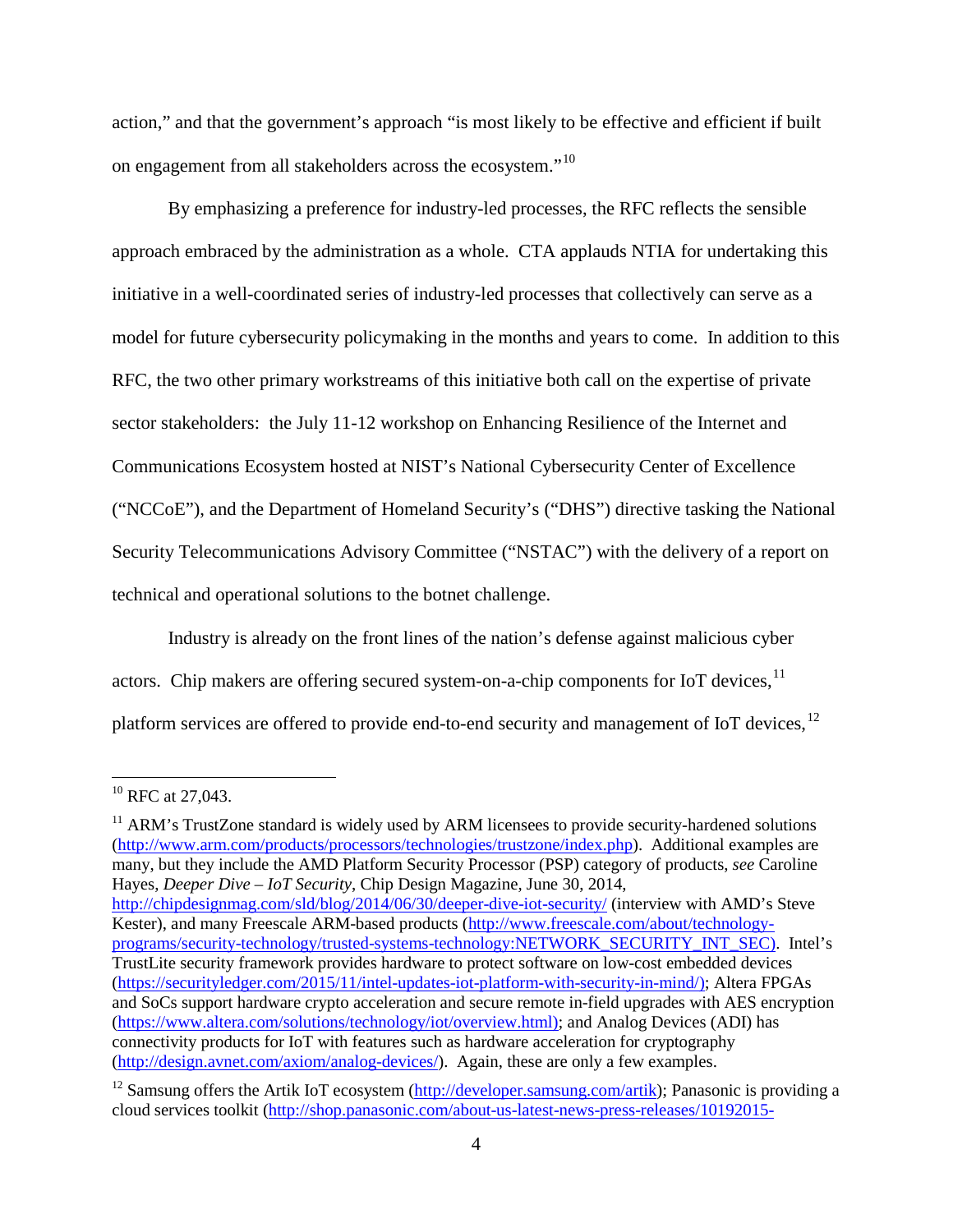and many other segments are responding in similar fashion. With the NTIA, NIST, and DSH processes outlined above, the administration has rightly put industry at the forefront of the policymaking that undergirds this defense posture.

Through its previous and ongoing work in different areas, such as drone privacy and Internet of Things security upgradability and patching, NTIA likewise has demonstrated its ability to provide a forum in which stakeholders develop practices that address challenging and important cybersecurity issues. As discussed below, those efforts provide a vehicle for advancing collaboration with respect to botnet mitigation that has already been tested and can be leveraged immediately.

With these stakeholder-driven processes and industry solutions in mind, CTA recommends that NTIA and the Department advance four guiding principles that are common to a diverse variety of industry sectors:

- (i) cybersecurity is best ensured through market-driven solutions that reflect private sector leadership and innovation and that work globally;
- (ii) cybersecurity is best ensured through dynamic, flexible approaches that are as nimble and adaptive as cyber threats, as opposed to static checklist compliance;
- (iii) cybersecurity is a shared responsibility among all players in the internet/communications ecosystem, and government should avoid facile solutions that rely on one or two particular components; and
- (iv) true cybersecurity will require mutually beneficial teamwork among governments, companies, and consumers with a real, active partnership that takes action against bad actors and elevates the contributions of private sector good actors.

These principles underlie much of CTA's responses to individual questions below.

 $\overline{a}$ 

[cloudservicetoolkit.html\)](http://shop.panasonic.com/about-us-latest-news-press-releases/10192015-cloudservicetoolkit.html); Intel has the Intel IoT Platform

[<sup>\(</sup>https://www.intel.com/content/www/us/en/internet-of-things/iot-platform.html\)](https://www.intel.com/content/www/us/en/internet-of-things/iot-platform.html); IBM has the Watson IoT platform [\(https://www.ibm.com/internet-of-things/platform/watson-iot-platform/\)](https://www.ibm.com/internet-of-things/platform/watson-iot-platform/); NXP has the QorIQ Platform [\(http://www.nxp.com/products/microcontrollers-and-processors/arm-processors/qoriq](http://www.nxp.com/products/microcontrollers-and-processors/arm-processors/qoriq-layerscape-arm-processors/development-resources/qoriq-layerscape-secure-platform-securing-the-complete-product-lifecycle:SECURE-PLATFORM)[layerscape-arm-processors/development-resources/qoriq-layerscape-secure-platform-securing-the](http://www.nxp.com/products/microcontrollers-and-processors/arm-processors/qoriq-layerscape-arm-processors/development-resources/qoriq-layerscape-secure-platform-securing-the-complete-product-lifecycle:SECURE-PLATFORM)[complete-product-lifecycle:SECURE-PLATFORM\)](http://www.nxp.com/products/microcontrollers-and-processors/arm-processors/qoriq-layerscape-arm-processors/development-resources/qoriq-layerscape-secure-platform-securing-the-complete-product-lifecycle:SECURE-PLATFORM); and Microsoft has the Azure suite [\(https://docs.microsoft.com/en-us/azure/iot-suite/iot-suite-security-deployment\)](https://docs.microsoft.com/en-us/azure/iot-suite/iot-suite-security-deployment).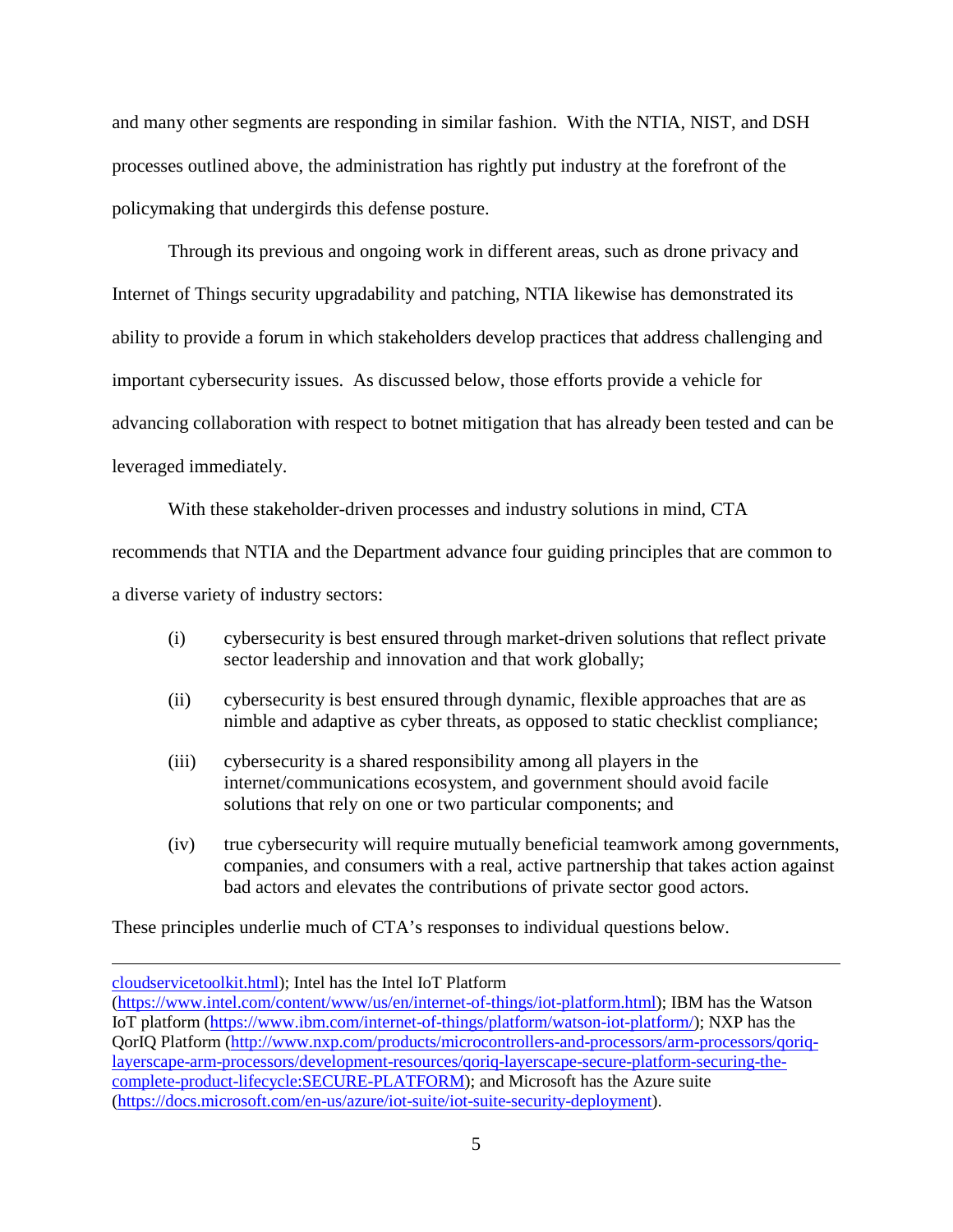The RFC appropriately focuses on botnets because their automated, distributed attacks affect large sets of victims, create economically damaging disruption, and threaten the broader network and users beyond any one company or sector. CTA appreciates the RFC's recognition that "[t]he private sector is … playing a key role in tackling botnets," including ISP notifications to customers affected by an attack and standards bodies offering guidance on how to mitigate some attacks.<sup>[13](#page-7-0)</sup> The RFC notes that technology providers "are innovating around tools to protect resources from DDoS attacks," such as working to eliminate application and software exploitable vulnerabilities.<sup>[14](#page-7-1)</sup>

While the RFC gets a lot right, CTA cautions that the RFC's broad assertion about device security – specifically, that "IoT devices are often built and deployed without important security features and practices in place"<sup>[15](#page-7-2)</sup> – is ripe for misinterpretation that would overlook the marketchanging innovations driven by numerous manufacturers who are prioritizing security in designing and deploying their products in the global consumer technology marketplace. As noted above, <sup>[16](#page-7-3)</sup> CTA member companies are taking bold leadership roles in implementing strong and innovative security practices for connected devices, including measures specific to combating botnets and other distributed and automated cyber threats.

In these comments, CTA brings to bear the experience of its members in addressing IoT security concerns in general, and botnet defenses in particular.

<span id="page-7-0"></span><sup>&</sup>lt;sup>13</sup> RFC at 27,043.

<span id="page-7-1"></span><sup>14</sup> *Id.*

<span id="page-7-2"></span><sup>15</sup> *Id.*

<span id="page-7-3"></span><sup>16</sup> *See supra* at 4-5 & nn.11-12.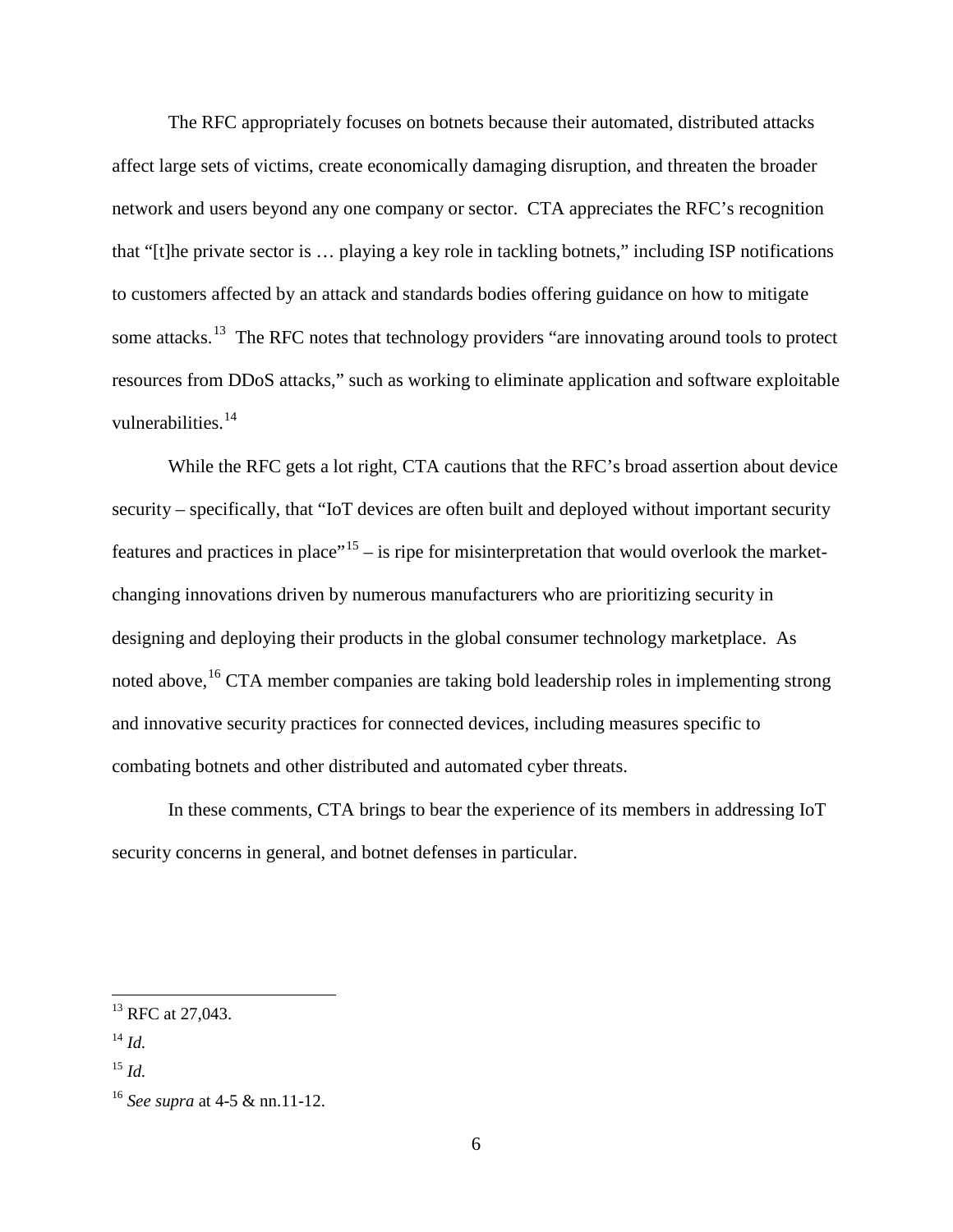#### <span id="page-8-1"></span><span id="page-8-0"></span>**II. RESPONSES TO QUESTIONS IN THE RFC**

## **A. Question 1: What works. What approaches (e.g., laws, policies, standards, best practices, technologies) work well for dealing with automated and distributed threats today? What mechanisms for cooperation with other organizations, either before or during an event, are already occurring?**

As the Department has recognized through its groundbreaking work as a convener, cybersecurity demands a flexible approach. There is a consensus among security experts that traditional one-size-fits-all, prescriptive, compliance-based approaches limit growth potential, discourage evolution in best practices, and prevent the development of new security solutions. Innovation, especially for technology and cybersecurity, must come in all shapes and sizes.<sup>[17](#page-8-2)</sup> Rapidly changing technologies require flexibility and constant industry adaptation that cannot be achieved through compliance with prescriptive rules. Indeed, locking in specific requirements would be counterproductive, potentially delaying or even derailing the launch of new security approaches.

In contrast, the NTIA multistakeholder processes on vulnerability research and disclosure and IoT security patching and updating have empowered stakeholders to step forward and provide meaningful advances on these issues.<sup>[18](#page-8-3)</sup> Similarly, the NIST-led process through which industry and numerous stakeholders developed the NIST Cybersecurity Framework embodies the sort of approach that encourages effective cybersecurity practices and innovation and, consequently, can help the U.S. unleash economic growth and maintain its global leadership role in technology. CTA's membership includes manufacturers occupying various parts of the supply

<span id="page-8-2"></span> <sup>17</sup> *See, e.g.*, Department of Commerce, *Stakeholder Engagement on Cybersecurity in the Digital Ecosystem*, 80 Fed. Reg. 14360 (Mar. 19, 2015) (recognizing that traditional regulation in this context is "difficult and inefficient" in light of the "pace of innovation in the highly dynamic digital ecosystem").

<span id="page-8-3"></span><sup>18</sup> *See, e.g.*, NTIA Multistakeholder Process: Internet of Things (IoT) Security Upgradeability and Patching,<https://www.ntia.doc.gov/other-publication/2016/multistakeholder-process-iot-security> (providing research reports and other materials prepared by working groups); NTIA Multistakeholder Process: Cybersecurity Vulnerabilities[, https://www.ntia.doc.gov/other](https://www.ntia.doc.gov/other-publication/2016/multistakeholder-process-cybersecurity-vulnerabilities)[publication/2016/multistakeholder-process-cybersecurity-vulnerabilities](https://www.ntia.doc.gov/other-publication/2016/multistakeholder-process-cybersecurity-vulnerabilities) (same).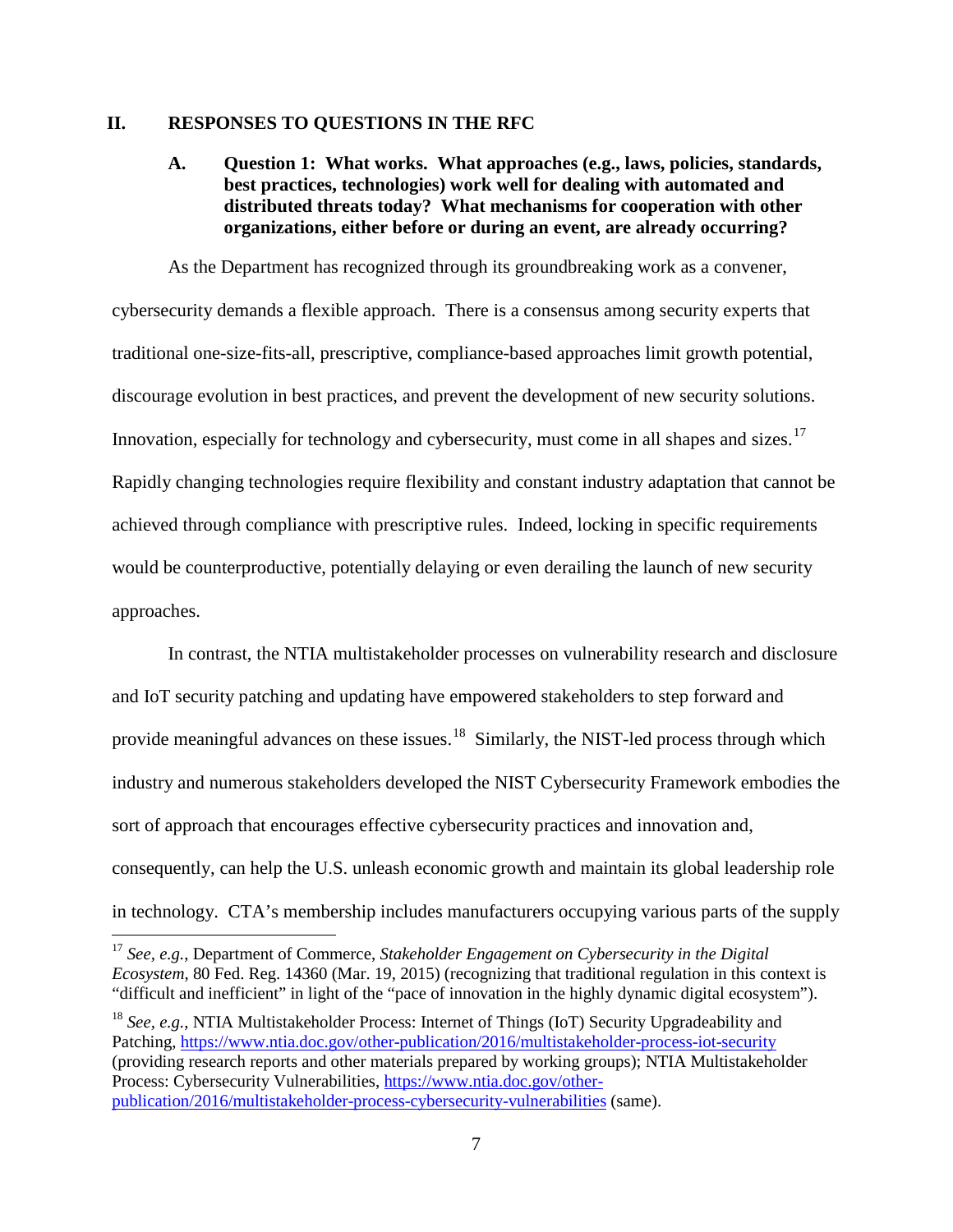chain and service providers relying on multiple technologies, and ranges from large household names to entrepreneurial startups. As a result of this diverse membership, CTA recognizes many of the benefits of the NIST Cybersecurity Framework's common language and non-regulatory, flexible approach to cyber risk management. Through industry input, the voluntary guidance can evolve with the technology industry and create a step-by-step process for establishing strong cyber hygiene. Companies can utilize and adapt this approach in response to the constantly evolving threat environment. Such processes can be a vehicle to empower the experts and the most directly interested parties to develop solutions that actually work, that can be implemented, and that the stakeholders themselves can own.

The NIST Cybersecurity Framework does not constitute a complete solution to the challenge for companies to develop design and develop secure products, nor is it intended to do so. To meet this need, there are a number of complementary process guidelines and toolkits available from the many expert organizations in industry, such as the  $BSIMM<sup>19</sup>$  $BSIMM<sup>19</sup>$  $BSIMM<sup>19</sup>$  and Microsoft  $SDL<sup>20</sup>$  $SDL<sup>20</sup>$  $SDL<sup>20</sup>$  Still, the process by which NIST facilitated industry's development of Cybersecurity Framework is an excellent example of the kind of role the government can play to give the private sector active ownership of cyber risk management. It therefore serves as one model for the best way to address the security challenges associated with the IoT – through industry insights and expertise.

In short, these past efforts set the stage for moving forward with this initiative to reduce malicious botnets and other automated and distributed threats. Coordinated with parallel industry-led efforts such as the NSTAC report and recommendations on technical and

<span id="page-9-0"></span><sup>&</sup>lt;sup>19</sup> See Synopsys Software Integrity Group, Building Security In Maturity Model, [https://www.bsimm.com.](https://www.bsimm.com/)

<span id="page-9-1"></span><sup>20</sup> *See* Microsoft Security Development Lifecycle, [https://www.microsoft.com/en-us/sdl.](https://www.microsoft.com/en-us/sdl)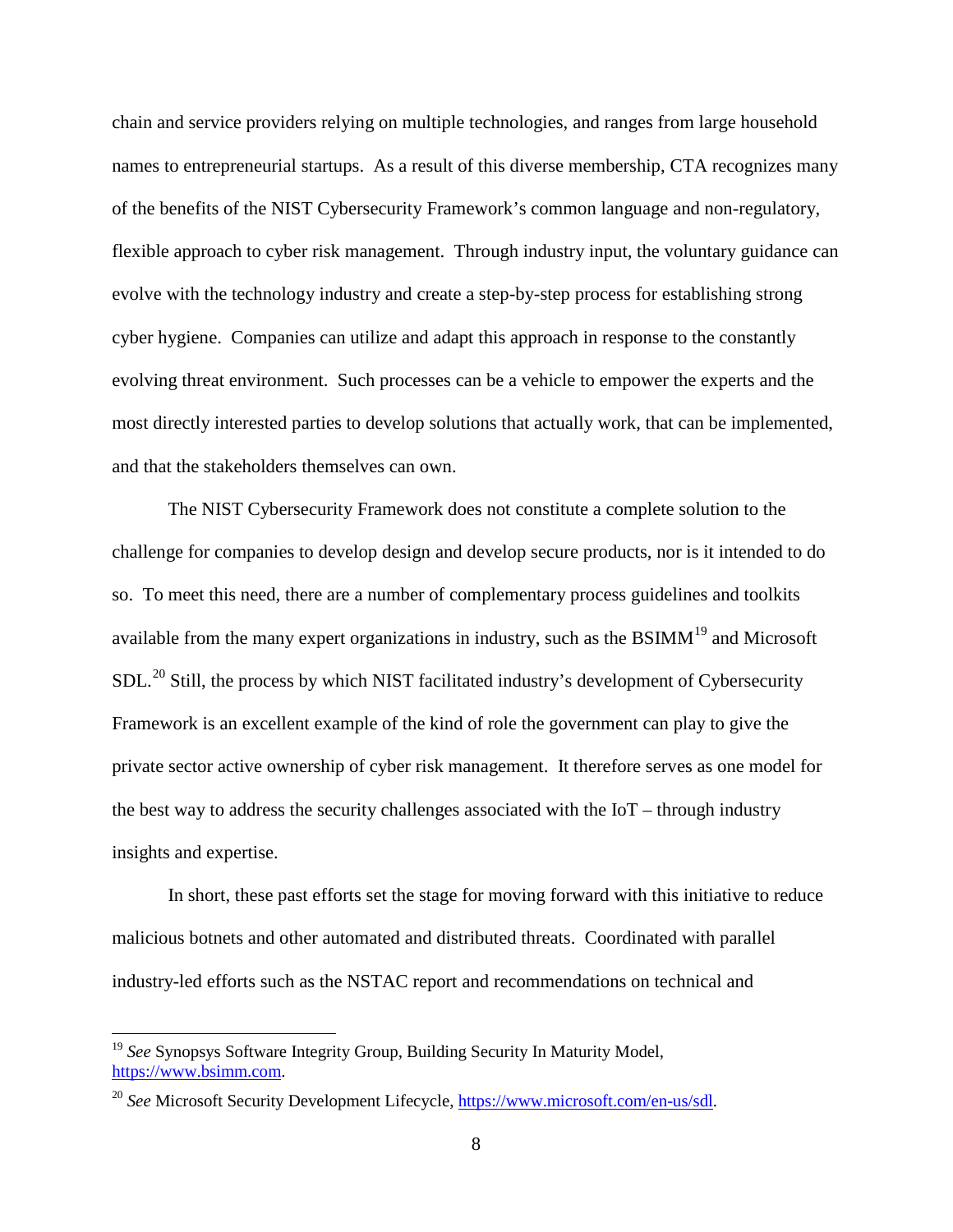operational solutions to the botnet challenge, these processes should provide the engine for the relevant parts of the broader botnet reduction initiative and should pave the way for follow-on inquiries that build on this ongoing work. Industry-driven policy processes like these allow the private sector companies that are closest to the front lines of the operational cybersecurity challenges to take the lead in developing effective cybersecurity policies. The government should make these types of processes central to cybersecurity policymaking.

### <span id="page-10-0"></span>**B. Question 2: Gaps. What are the gaps in the existing approaches to dealing with automated and distributed threats? What no longer works? What are the impediments to closing those gaps? What are the obstacles to collaboration across the ecosystem?**

Gaps in information and awareness among different stakeholders in the ecosystem – government, vendors, service providers, device manufacturers, software developers, end users, and myriad other players – present a significant challenge in addressing cyber threats. When some stakeholders individually, or all stakeholders collectively, are less informed than the malicious actors who seek to cause harm, it is difficult – if not impossible – to effectively respond to threats.

Within the United States, education and awareness is a challenge that must be addressed holistically. No single entity can reach out to all the necessary parties—from manufacturers to retailers to installers to consumers. CTA works to educate member companies and the broader public, but much more needs to be done to close these gaps, in a broad public-private partnership. Internationally, other nations must address this challenge in partnership with the United States. Approximately 90 percent of the devices that enabled the Mirai botnet's attack on Dyn were located outside the United States $21$  – and were developed, manufactured, sold, and

<span id="page-10-1"></span> <sup>21</sup> *See, e.g.*, Imperva Incapsula, *Breaking Down Mirai: An IoT Botnet DDoS Analysis*, Figure 3 (Oct. 26, 2016), [https://www.incapsula.com/blog/malware-analysis-mirai-ddos-botnet.html.](https://www.incapsula.com/blog/malware-analysis-mirai-ddos-botnet.html)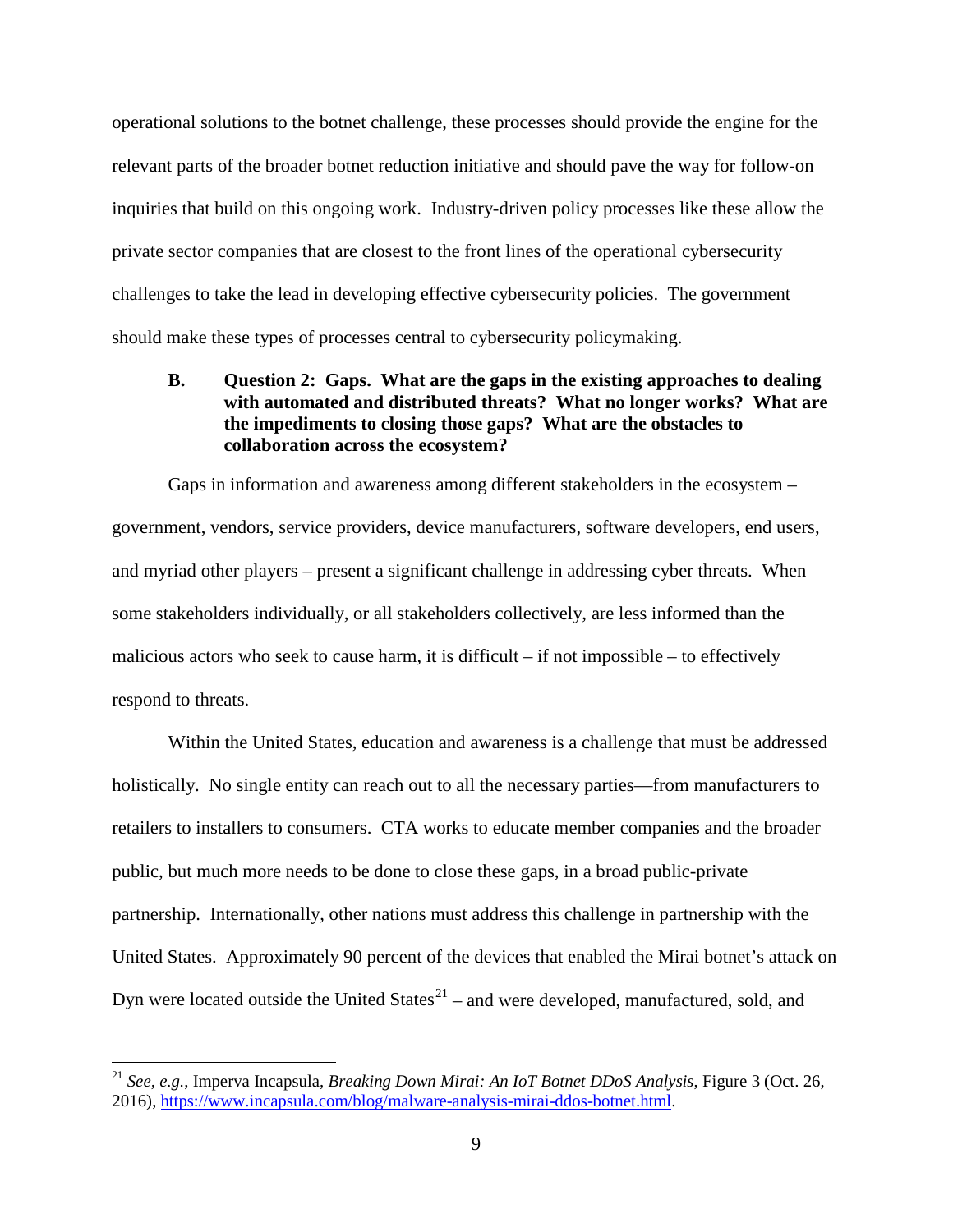distributed outside the United States by companies that do not perform to the standards that CTA members promote.<sup>22</sup> The lack of basic security in some parts of the global ecosystem, such as using default or weak "admin" account authentication,  $2<sup>3</sup>$  makes clear the need for a more global education push. CTA, and organizations like CTA, can reach broad elements of the ecosystem, but more must be done in well-coordinated industry-government efforts globally.

Overcoming these gaps requires effective teamwork and collaboration, information sharing about the threats and solutions, and awareness of which players are responsible for what actions and when. Industry and government must work together to promote clarity on these matters, regarding both understanding the specific contours of the threats and also in promoting dynamic solutions that the market can employ to address those threats. As discussed above in Question 1 and below in Questions 3 and 7, CTA believes that industry-driven processes convened and facilitated by the Department are a highly effective way to direct the action that will achieve these goals.

<span id="page-11-0"></span>**C. Question 3: Addressing the problem. What laws, policies, standards, practices, technologies, and other investments will have a tangible impact on reducing risks and harms of botnets? What tangible steps to reduce risks and harms of botnets can be taken in the near term? What emerging or long term approaches may be promising with more attention, research, and investment? What are the public policy implications of the various approaches? How might these be managed, balanced, or minimized?** 

In the near term, the NTIA multistakeholder processes on vulnerability research and disclosure and IoT security patching and updating provide forums to carry out additional botnet reduction initiatives. Put simply, there is no value in reinventing or duplicating a process that is

<span id="page-11-1"></span> <sup>22</sup> *See, e.g.*, Krebs on Security, *Who Makes the IoT Things Under Attack?*, Oct. 3, 2016, [https://krebsonsecurity.com/2016/10/who-makes-the-iot-things-under-attack/;](https://krebsonsecurity.com/2016/10/who-makes-the-iot-things-under-attack/) *Dahua Releases Statement on Mirai Botnet Attack*, SDM Magazine, Oct. 24, 2016, [http://www.sdmmag.com/articles/93040-dahua](http://www.sdmmag.com/articles/93040-dahua-releases-statement-on-mirai-botnet-attack)[releases-statement-on-mirai-botnet-attack.](http://www.sdmmag.com/articles/93040-dahua-releases-statement-on-mirai-botnet-attack)

<span id="page-11-2"></span><sup>23</sup> *See, e.g.*, Krebs on Security, *Dahua, Hickvision IoT Devices Under Siege*, Mar. 10, 2017, [https://krebsonsecurity.com/2017/03/dahua-hikvision-iot-devices-under-siege/.](https://krebsonsecurity.com/2017/03/dahua-hikvision-iot-devices-under-siege/)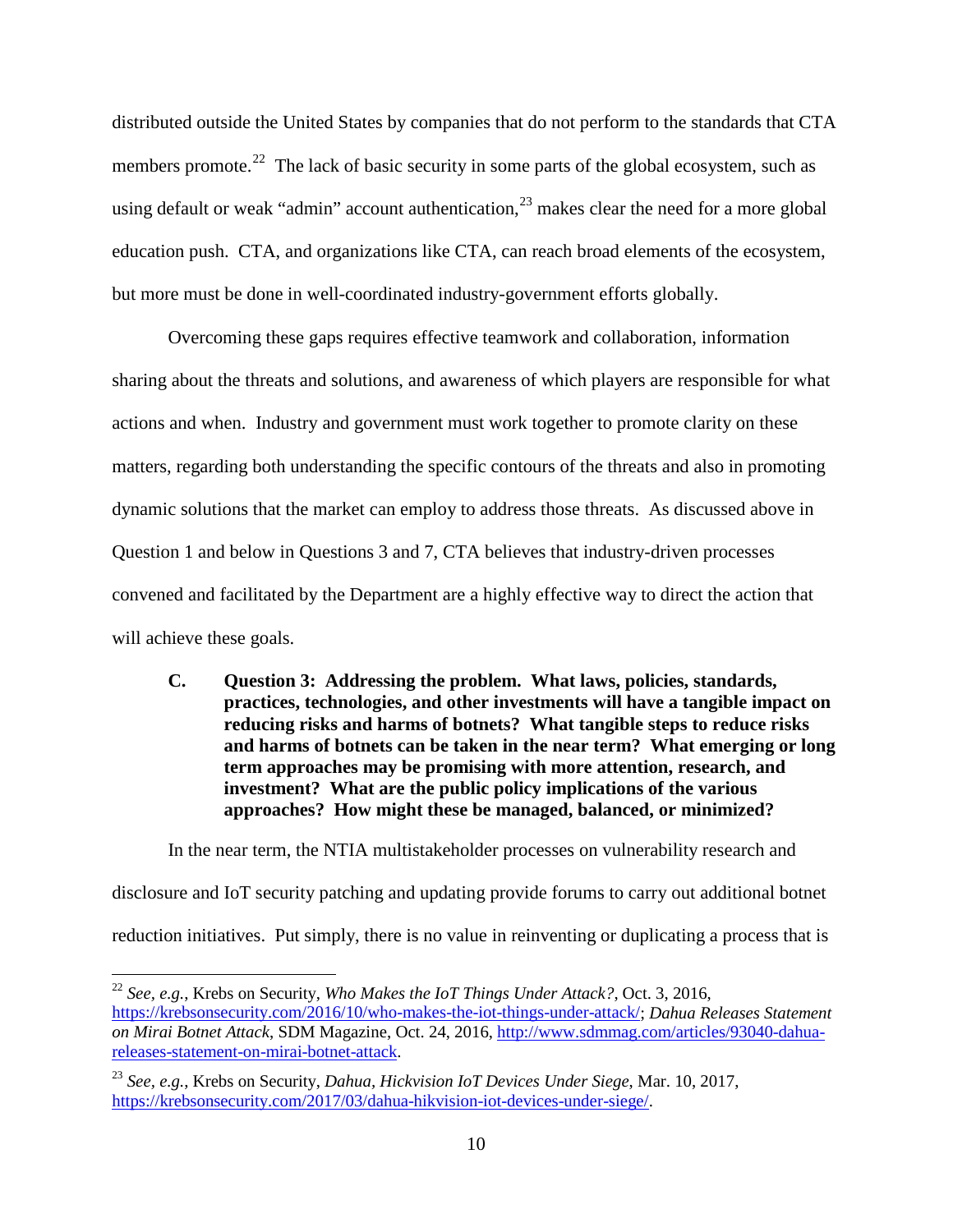delivering stakeholder consensus on important market-oriented advances. Just two weeks ago, stakeholders reached consensus on recommendations for device manufacturers to communicate IoT device security update capabilities to consumers in order to create a more informed and security-minded marketplace for IoT devices.<sup>24</sup> In the coming months, CTA will be working with NTIA and stakeholders to promote adoption of these recommendations.

In the longer term, CTA recommends that the Department closely review the NSTAC report when it is available and coordinate with DHS and other agencies to undertake additional new multistakeholder processes to address botnets. Issues that would benefit from discussion in an NTIA-led multistakeholder process include:

- 1. The economics, incentives, and barriers regarding "security by design" at the front end of product development.
- 2. The open source community's possible role in advancing IoT security and botnet reduction through advances in software.
- 3. Advances that chip manufacturers may be able to contribute to the foundation of the market for secure IoT devices.
- 4. Solutions that are developing at the local area network level such as smart home routers and at the internet access level, such as manufacturer usage descriptions.
- 5. Developing solutions on the consumer side of the ecosystem regarding "orphan device" and "end of life" challenges for IoT devices.

The government also should consider longer-term solutions, most importantly

institutionalizing its support for and promotion of private sector-driven processes like the NTIA

multistakeholder processes and the NIST Cybersecurity Framework, as well as advisory

committees such as the NSTAC, the Communications Security, Reliability, and Interoperability

<span id="page-12-0"></span><sup>&</sup>lt;sup>24</sup> See NTIA Multistakeholder Process: Internet of Things (IoT) Security Upgradeability and Patching, Working Group recommendations on Communicating IoT Device Security Update Capability to Improve Transparency for Consumers,

[https://www.ntia.doc.gov/files/ntia/publications/draft\\_communicating\\_iot\\_security\\_update\\_capability\\_-](https://www.ntia.doc.gov/files/ntia/publications/draft_communicating_iot_security_update_capability_-_jul_14_2017_-_ntia_multistakeholder_process.pdf) [\\_jul\\_14\\_2017\\_-\\_ntia\\_multistakeholder\\_process.pdf.](https://www.ntia.doc.gov/files/ntia/publications/draft_communicating_iot_security_update_capability_-_jul_14_2017_-_ntia_multistakeholder_process.pdf)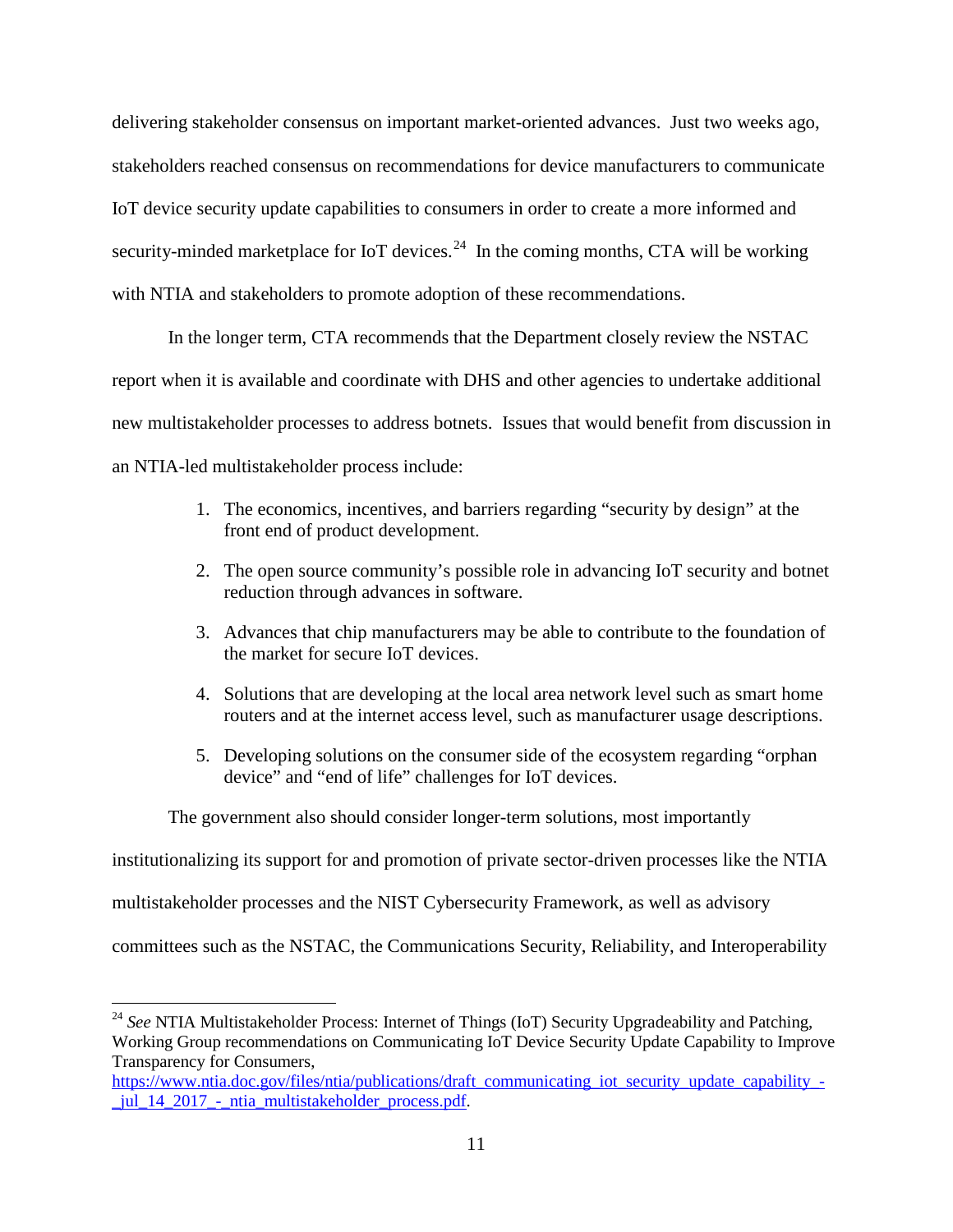Council ("CSRIC"),  $^{25}$  $^{25}$  $^{25}$  and others. Processes like these should be the beginning foundation – and remain at the center – of all policymaking activities regarding cybersecurity. As such, they should be fully funded and should have the enthusiastic support of the U.S. government at every level, from the White House to Cabinet Secretaries and agency heads to career civil servants.

Additionally, government should continue to support industry research and development and do everything possible to facilitate the launch of new, innovative products that will enhance security, such as block chain technology. To do so, policymakers should seek opportunities to advance education on global design and manufacturing.

Finally, as discussed further below in Question 5, the government should also develop formal legal mechanisms for companies that choose to engage candidly with government to defend against cyber criminals and nation state adversaries to do so without fear of exposing themselves to legal risk.

## <span id="page-13-0"></span>**D. Question 4: Governance and collaboration. What stakeholders should be involved in developing and executing policies, standards, best practices, and technologies? What roles should they play? How can stakeholders collaborate across roles and sectors, and what should this collaboration look like, in practical terms?**

As discussed above in response to Question 2 regarding gaps, there is a need to clarify the roles and responsibilities of the various players in the consumer IoT ecosystem. In general, every stakeholder in the internet and communications ecosystem has a role to play in addressing this challenge. The RFC focuses on "two broad approaches where substantial progress can be made" that directly apply to CTA's diverse membership: (1) attack mitigation – minimizing impact of botnet behavior by rapidly identifying and disrupting malicious behaviors, including

<span id="page-13-1"></span> $25$  CSRIC advises and makes recommendations to the Federal Communications Commission for promoting the security, reliability, and resiliency of the nation's communications systems. *See* Communications Security, Reliability, and Interoperability Council VI, [https://www.fcc.gov/about](https://www.fcc.gov/about-fcc/advisory-committees/communications-security-reliability-and-interoperability-council)[fcc/advisory-committees/communications-security-reliability-and-interoperability-council.](https://www.fcc.gov/about-fcc/advisory-committees/communications-security-reliability-and-interoperability-council)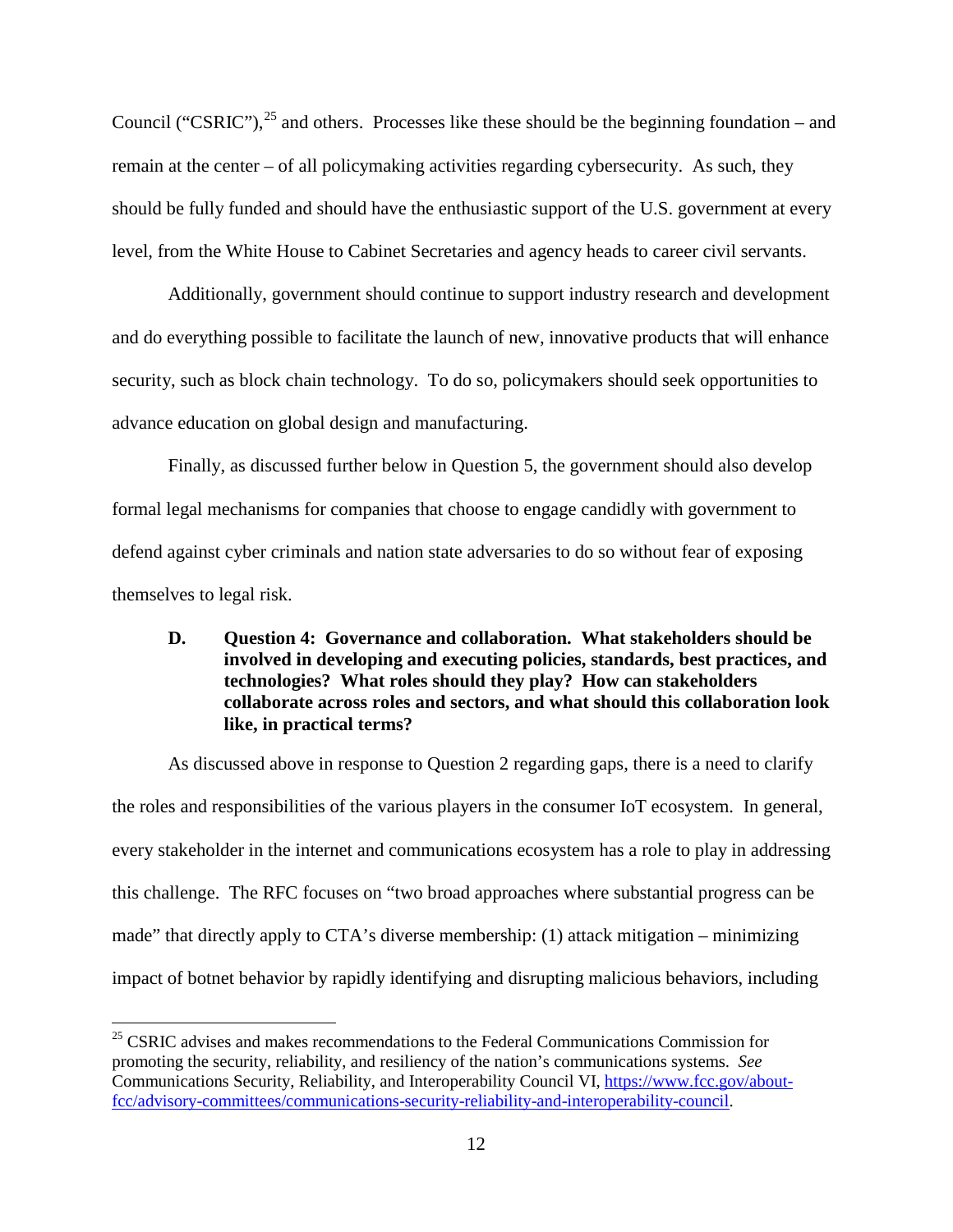potential of filtering or coordinated network management, empowering market actors to better protect potential targets, and reducing known and emerging risks; and (2) endpoint prevention – securing endpoints, especially IoT devices, and reducing vulnerabilities, including fostering prompt adoption of secure development practices, developing practical plans to rapidly deal with newly discovered vulnerabilities, and supporting adoption of new technology to better control and safeguard devices at the local network level.

Addressing distributed threats requires distributed solutions – including those that fit fully within the attack mitigation and endpoint prevention approaches, as well as those that are developing in the dynamic and innovative cross-sector markets between and around them. Devices and networks need to work against unauthorized traffic in order to reduce the severity of botnet attacks. On the device side, manufacturers have a valuable role to play in advancing security innovations and best practices in design and deployment, push security updates, and other advances. On the network side, industry should continue exploring approaches like manufacturer usage description, "smart routers" and related techniques that make the network aware of the types of traffic that should come from uncompromised devices. The government can best encourage these developments by providing room for the market to drive advancements and innovations in these areas, without tipping the scale toward any particular approach or technology. Further industry-driven processes convened by NIST and NTIA to these ends would be valuable.

### <span id="page-14-0"></span>**E. Question 5: Policy and the role of government. What specific roles should the Federal government play? What incentives or other policies can drive change?**

Government's primary role should be very clear and reliable – namely, to support the companies and consumers that are on the front lines of this criminal and national security challenge. The nation's infrastructure, supply chains, and connected services and devices will be

13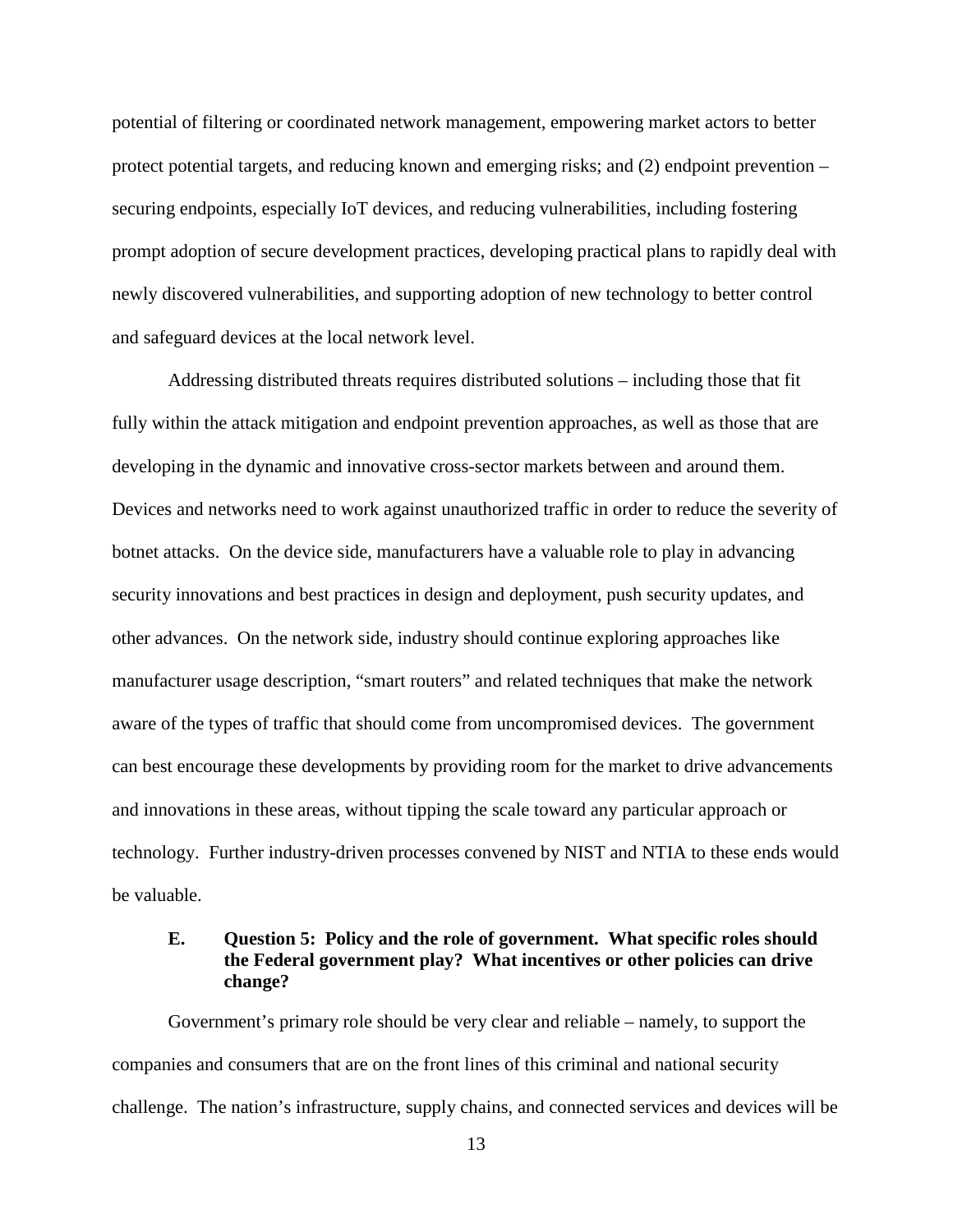more securely protected when government serves as a nimble convener and facilitator of industry-driven processes, rather than a top-down regulator of static compliance requirements. Government should continue and augment the processes that comprise this botnet reduction initiative, guided by the principles for cybersecurity policy highlighted above.

Additionally, at a fundamental level, government must always be on the same team as its private sector partners as they face sophisticated criminals and nation state adversaries. This means that when government knows of a software vulnerability that can be exploited, it must work with the company in question to address that vulnerability. This also means that the government should endeavor to avoid undercutting private sector companies with "punish the victim" enforcement actions and lawsuits. Companies should have the option to work candidly with the government to address these threats, in exchange for protection against legal liabilities and related risks.

Policymakers and regulators should also avoid creating regulatory "silos" that confuse industry and consumers with inconsistent regulatory approaches. Instead, regulatory responsibilities should be clarified and streamlined in order to avoid duplication among agencies. CTA supports implementation of a consistent approach on privacy and security, building on the expertise of cross-cutting agencies such as the FTC, NIST, NTIA, and other agencies, as appropriate – again, always guided by the market-oriented principles and industry-driven processes articulated above. In this regard, CTA believes that the FTC's explicit support for NTIA's multistakeholder process on IoT security patching and updating is an encouraging sign for future collaboration. [26](#page-15-0)

<span id="page-15-0"></span><sup>&</sup>lt;sup>26</sup> See FTC Public Comment on "Communication IoT Device Security Update Capability to Improve Transparency for Consumers" to the Communicating Upgradability and Improving Transparency Working Group, Multistakeholder Process on Internet of Things Security Upgradability and Patching, NTIA, at 5-6, [https://www.ftc.gov/system/files/documents/advocacy\\_documents/ftc-comment-national-](https://www.ftc.gov/system/files/documents/advocacy_documents/ftc-comment-national-telecommunications-information-administration-communicating-iot-device-security/170619ntiaiotcomment.pdf)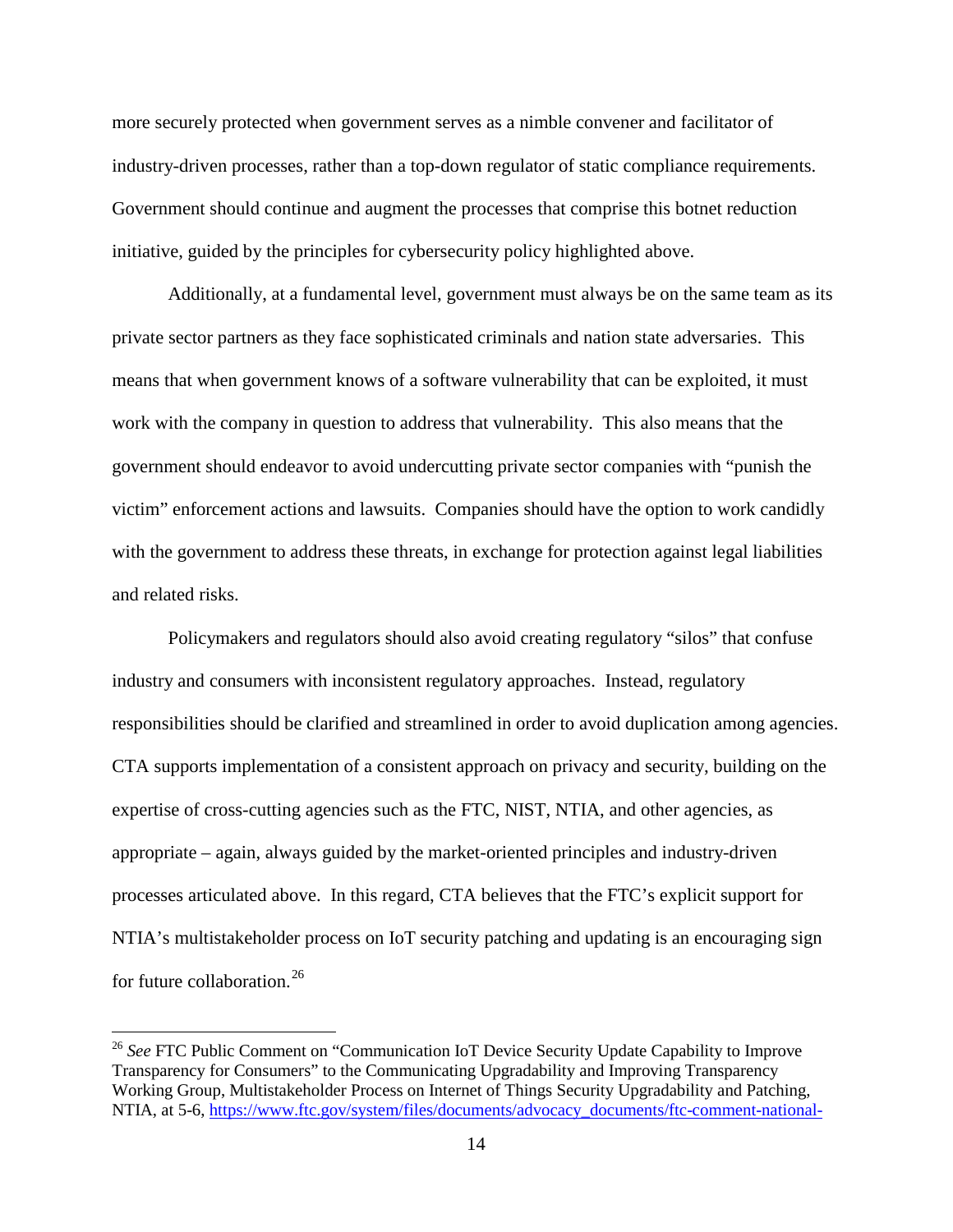In addition, the government should incentivize industry to prevent vulnerabilities from being coded. For instance, the government should support industry in strengthening efforts among security professionals to look for vulnerabilities and anomalies that have not yet been detected, and work to provide remediation in coding.<sup>27</sup>

While prevention of vulnerabilities in coding should be a top priority, as the next layer of remediation, government can promote the identification of security vulnerabilities before they are exploited. Beyond the NTIA multistakeholder process on vulnerability research and disclosure mentioned above,  $28$  other examples that may have relevance in this context are "bug bounty" programs that allow security researchers to identify vulnerabilities in software devices for a reward; and similarly "bug notification" programs that allow security researchers to identify such vulnerabilities but do not necessarily include a monetary reward. The U.S. government has promoted such competition through the Department of Defense's "Hack the Pentagon" program; more than 1,400 hackers participated in the first program and identified 138 legitimate vulnerabilities.<sup>[29](#page-16-2)</sup> The program was widely considered a success and a value based on its low cost, and was quickly replicated.<sup>[30](#page-16-3)</sup> Additional proactive approaches that prevent vulnerabilities in the first place, and, to a lesser extent, reactive bug bounty and bug notification programs could

[telecommunications-information-administration-communicating-iot-device-](https://www.ftc.gov/system/files/documents/advocacy_documents/ftc-comment-national-telecommunications-information-administration-communicating-iot-device-security/170619ntiaiotcomment.pdf)

 $\overline{a}$ 

[security/170619ntiaiotcomment.pdf](https://www.ftc.gov/system/files/documents/advocacy_documents/ftc-comment-national-telecommunications-information-administration-communicating-iot-device-security/170619ntiaiotcomment.pdf) ("FTC IoT Patching Comment") ("[T]he Commission commends the inclusive voluntary multistakeholder process in which industry, government, and consumer representatives have developed the Elements of Updatability. … Voluntary, consensus-based guidelines developed through such processes can have a strong advantage over government regulation in that they can be adapted to specific circumstances and can be updated relatively easily over time.").

<span id="page-16-0"></span><sup>27</sup> *See, e.g.*, DevSecOps: Security as Code[, http://www.devsecops.org/.](http://www.devsecops.org/)

<span id="page-16-1"></span><sup>28</sup> *See* NTIA Multistakeholder Process: Cybersecurity Vulnerabilities, *supra* note 18.

<span id="page-16-2"></span><sup>29</sup> *See* Hack the Pentagon, [https://www.hackerone.com/resources/hack-the-pentagon.](https://www.hackerone.com/resources/hack-the-pentagon)

<span id="page-16-3"></span><sup>30</sup> *See* Announcing Hack the Army, [https://www.hackerone.com/blog/announcing-hack-the-army.](https://www.hackerone.com/blog/announcing-hack-the-army)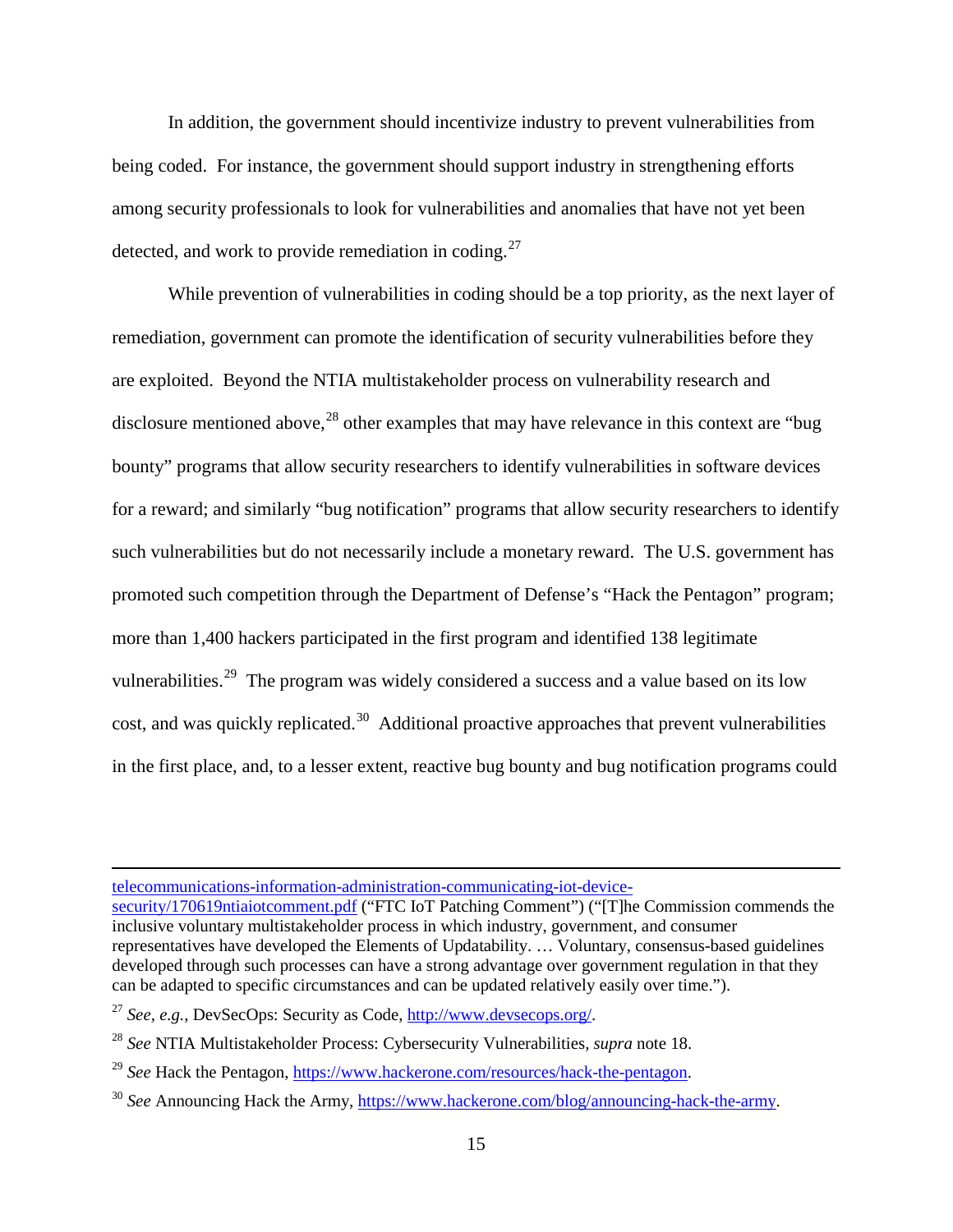help the federal government and other stakeholders both prevent and address vulnerabilities that can be exploited to form botnets.

Finally, the federal government should be clear that regulating IoT devices on a state level would restrict and harm industry and innovation – including security innovation – without offering appreciable benefits to consumers.

## <span id="page-17-0"></span>**F. Question 6: International. How does the inherently global nature of the internet and the digital supply chain affect how we should approach this problem? How can solutions explicitly address the international aspects of this issue?**

Distributed and automated cyber threats do not respect borders. As discussed above in Question 3, approximately 90 percent of the devices that enabled the Mirai botnet attack were located outside the United States and were developed and deployed outside the United States by companies whose security practices fall short of the high standards that CTA members promote.<sup>31</sup> This is a global market challenge, and therefore, the United States and other advanced market-based economies with strong legal institutions must address this challenge together. No single country can solve this problem alone, but formal well-coordinated multifaceted efforts by multiple like-minded governments, and the innovative private sector companies that drive their economies, can change the terrain to defend against malicious botnets.

### <span id="page-17-1"></span>**G. Question 7: End users. What can be done to educate and empower users and decision-makers, including enterprises and end consumers?**

Consumer awareness is an important element of promoting a dynamic market for secure products, and as described above, CTA has a successful history of engaging in consumer education campaigns regarding the potential and the limitations of technology.<sup>32</sup> In that regard,

<span id="page-17-2"></span> <sup>31</sup> *See supra* notes 21-23 and accompanying text.

<span id="page-17-3"></span><sup>&</sup>lt;sup>32</sup> See supra notes 6-8 and accompanying text (describing select CTA efforts including technical report (CTA TR-12) titled *Securing Connected Devices for Consumers in the Home*).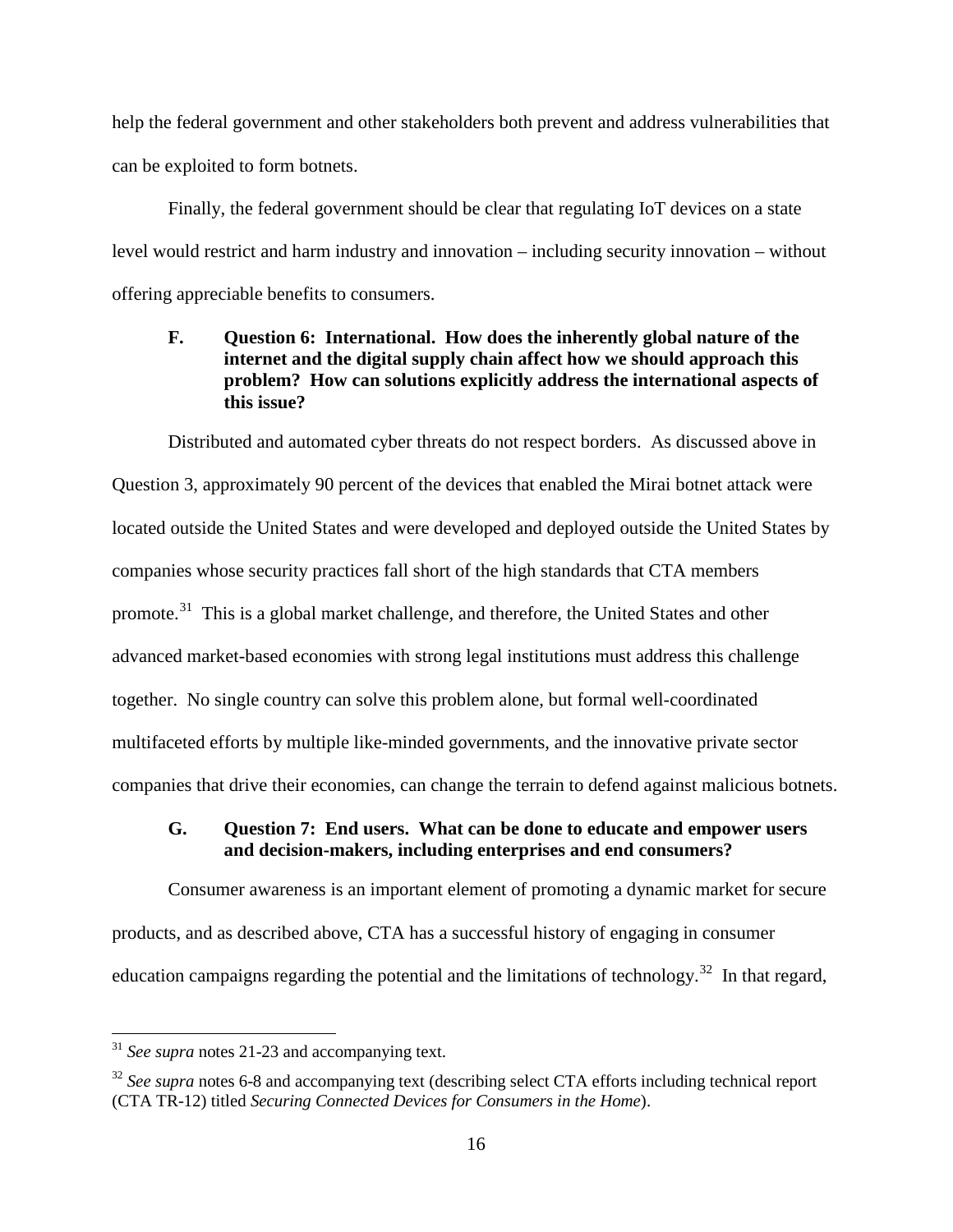CTA has seen what works and what does not when it comes to notifications. For instance, in many cases, too much notice to consumers may well be too much of a good thing. In this respect, CTA agrees with the FTC's warnings about over-notification.<sup>[33](#page-18-1)</sup> Additionally, as proposals for so-called "nutrition labels" appear to have garnered some appeal, we caution that such approaches to consumer notification can suffer from key shortcomings – in particular, inflexibility that does not evolve with technology.

As noted above, CTA strongly supports efforts to promote effective means of informing consumers of key security considerations such as those the consensus recommendations produced last week in NTIA's multistakeholder process on IoT security patching and updating.<sup>34</sup> We will be promoting adoption of these recommendations in the months ahead. More broadly, CTA looks forward to working with NTIA, other relevant government agencies, and other industry stakeholders in the coming months and beyond to advance truly effective consumer education and awareness initiatives and to empower consumers in their role in advancing the nation's cybersecurity.

#### <span id="page-18-0"></span>**III. CONCLUSION: SHARED RESPONSIBILITY AND NEXT STEPS**

Protecting our nation's cybersecurity must be a shared responsibility throughout the internet/communications ecosystem, and government should avoid facile solutions that rely on one or two particular components. The challenges are further complicated by the international nature of the threat and the need to work across borders. Each player in the internet and communications ecosystem has an important role to play, and CTA and its members commit to

<span id="page-18-1"></span> <sup>33</sup> *See* FTC IoT Patching Comment at 6 ("Poor disclosures, including overly extensive disclosures, can actually impede consumers' ability to make informed choices."); *id.* at 9-10 ("[T]he more extraneous information consumers receive, the more likely they are to feel overburdened by choice and ignore critical information.").

<span id="page-18-2"></span><sup>34</sup> *See* Working Group recommendations on Communicating IoT Device Security Update Capability to Improve Transparency for Consumers, *supra* note 24.